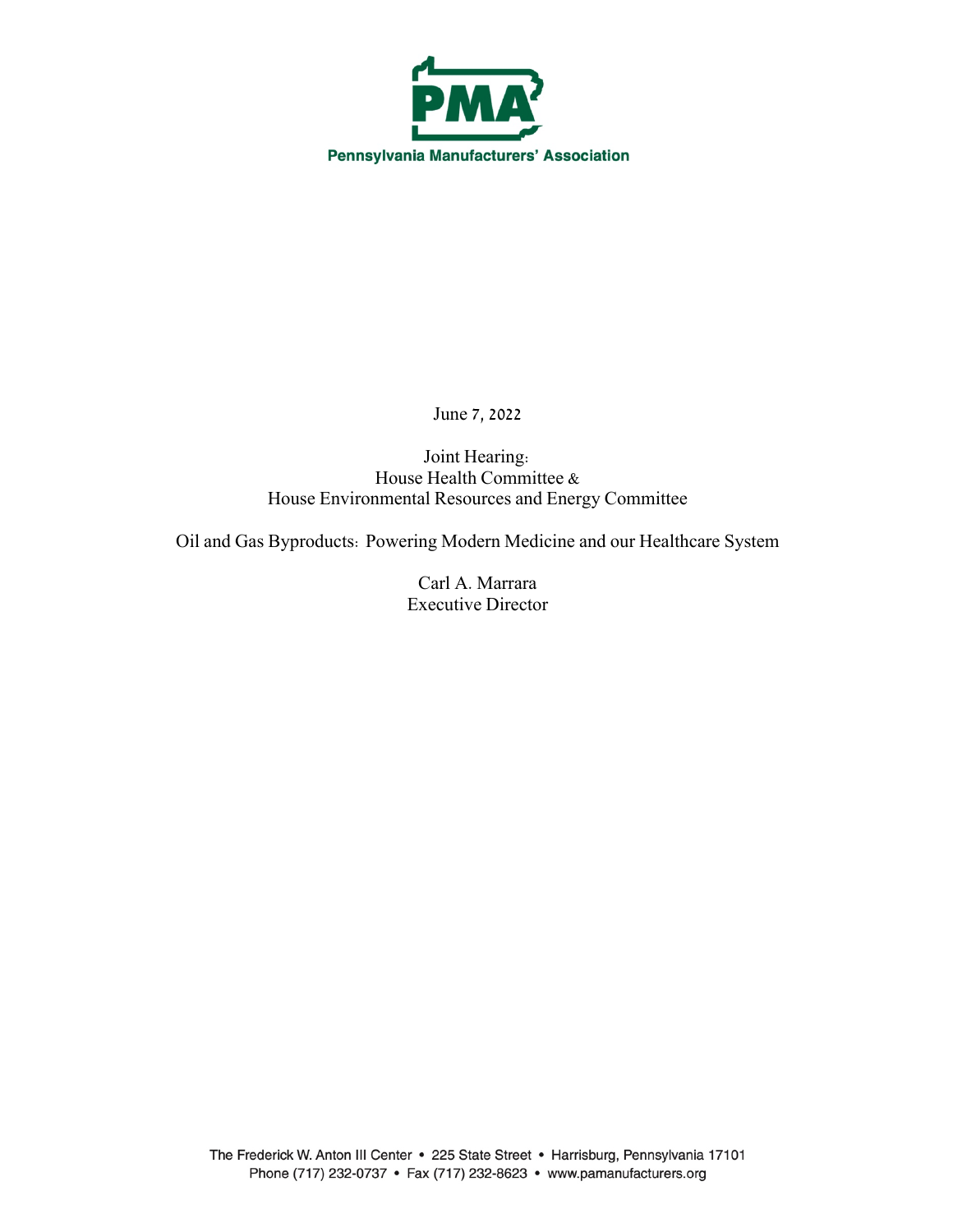Good morning, Chairwoman Rapp, Chairman Frankel, Chairman Metcalfe, Chairman Vitali, and all esteemed members of the House Health and House Environmental Resources and Energy Committee. I am Carl A. Marrara, Executive Director of the Pennsylvania Manufacturers' Association. Thank you for the opportunity to present to you today on the topic of: "oil and gas byproducts: powering modern medicine and our healthcare system."

Founded in 1909 by Bucks County industrialist Joseph R. Grundy, the Pennsylvania Manufacturers' Association is the nonprofit, statewide trade organization representing the manufacturing sector, it's 540,000 employees on the plant floor, millions of additional jobs in supporting industries, and more than \$92.3 billion in gross state product in Pennsylvania's public policy process.

Should you find yourself in a medical center, take notice of the materials around you. Perhaps it would be easier to pinpoint what does not have a foundational root in petrochemicals as opposed to those that do. Every piece of tubing, connected to a machine full of specialty metals, coatings, batteries, plugged into a wall with an antimicrobial coating, supported by walls constructed with resins, the wiring inside coated by plastics, the machine plugged into the wall for electricity likely generated by natural gas. The scrubs the medical staff are wearing contain synthetic fibers derived from petrochemicals, the medical masks, the face shields, the latex, vinyl, or nitrile gloves that protect our health care workers all have their foundational footprint in petrochemicals. The packages and containers that keep sterile all the tools, dressings, and medications all share this in common, as well.

Vaclav Smil, a professor emeritus at the University of Manitoba penned a piece for Time Magazine in March of 2022 where he made similar observations – he wrote:

"But plastics are now most indispensable in health care in general and in hospitals in particular. Life now begins (in maternity wards) and ends (in intensive care units) surrounded by plastic items made above all from different kinds of PVC: flexible tubes (for feeding patients, delivering oxygen, and monitoring blood pressure), catheters, intravenous containers, blood bags, sterile packaging, trays and basins, bedpans and bed rails, thermal blankets."1

Let us first understand the relationship between oil, natural gas, and plastics. According to the United States Energy Information Administration, "Although crude oil is a source of raw material (feedstock) for making plastics, it is not the major source of feedstock for plastics production in the United States. Plastics are produced from natural gas, feedstocks derived from natural gas processing…"2

To further understand this relationship, Penn State's Daniel Brockett published an article that explains the chemistry:

<sup>&</sup>lt;sup>1</sup> Vaclav, Smil. The Modern World Can't Exist Without These Four Ingredients. 2022. https://time.com/6175734/reliance-on-fossil-fuels/

<sup>&</sup>lt;sup>2</sup> Energy Information Agency. 2022. https://www.eia.gov/tools/faqs/faq.php?id=34&t=6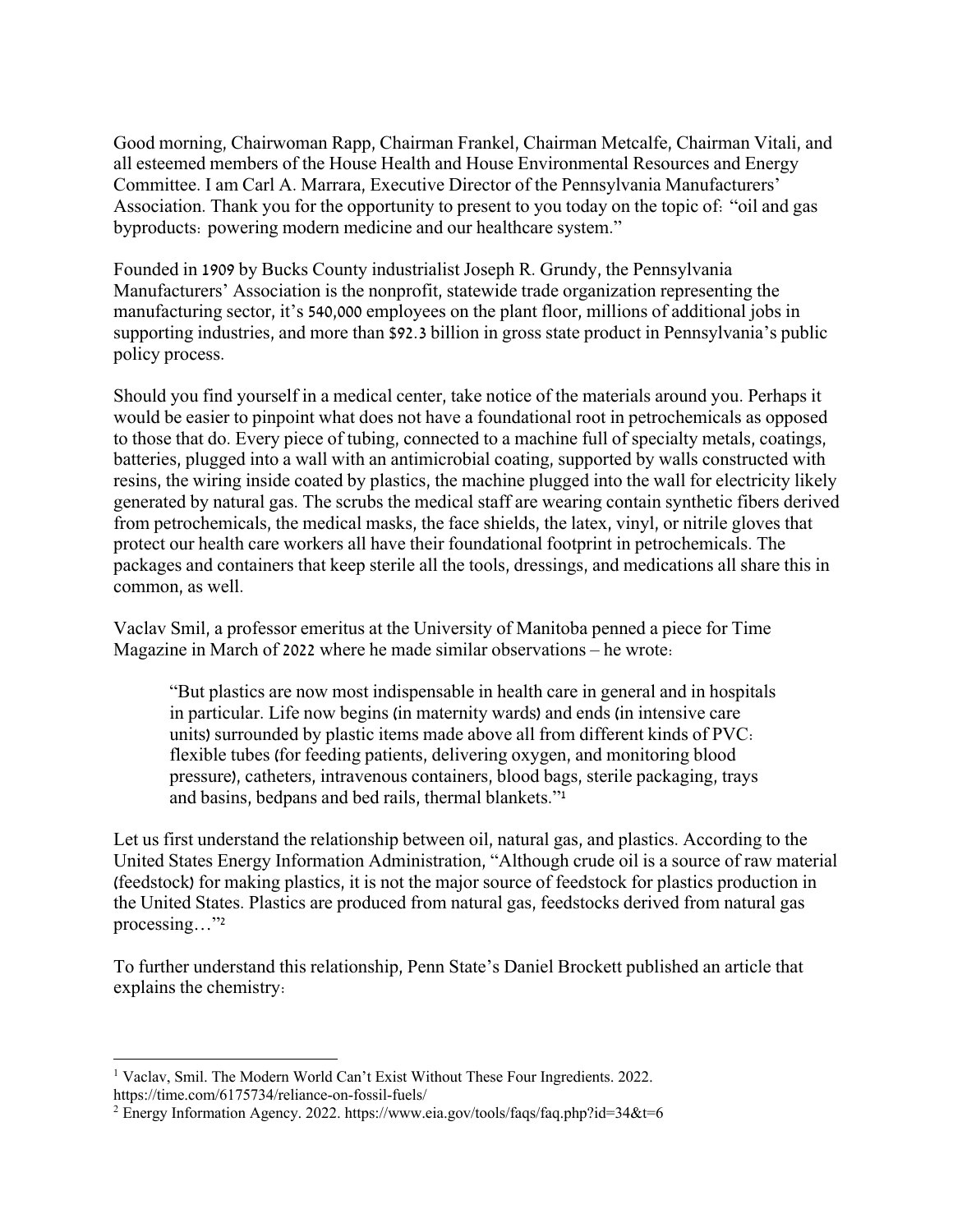"Natural Gas Liquids (NGLs) include ethane, propane, butane, isobutene, and pentane. They also include a small amount of heavier hydrocarbons, such as hexane, heptane, and octane. Ethane is a major component of NGLs, especially in the Marcellus, Utica and Eagle Ford formations. While all of these NGLs can be cracked and used to produce petrochemicals, ethane is often the least expensive to use to create ethylene in places like the Appalachian Basin and the Gulf Coast… The ethylene formed in the cracking process is next transported by pipeline to another facility to be converted to usable products, the most common of which is polyethylene. Ethylene is at this point still a gas and needs pressure and a catalyst to turn it into polyethylene, a resin… Polyethylene resin can be transported by truck, barge, or train to a manufacturing facility to make end products."3

It is evident that plastics, rooted in petrochemicals, have a major role in health care which will be explored in more depth later in this testimony. But we also have manufacturers in Pennsylvania that specialize in the component parts for major medical devices; the types of devices that have redefined modern medicine allowing surgeons to perform minimally invasive surgeries in almost all parts of the body resulting in better outcomes and shorter recovery periods. But people design, engineer, and install these state-of-the-art machines for highly specialized doctors to use; and nearly every component part is made from or using petrochemicals. Grinding metals down to the .5 micron threshold, which companies here in Pennsylvania do for highly specialized surgical devices, requires many solvents and processes that are all derived from petrochemicals. The antimicrobial coatings on these metals and machines used in the process are also derived from petrochemicals.

But just how many manufacturers rely on these feedstocks and manufacturer products that have end use in the health care and life sciences industry is difficult to quantify. What we do understand is that petrochemicals, derived from natural gas and fossil fuels, are critical to nearly every component part of the manufacturing of products in this field.

Grand View Research published a 2021 study in which the stated, "The medical plastics market in the U.S. was valued at USD \$13.17 billion in 2021. The growing elderly population and growing demand for at-home healthcare are expected to drive the market…"4 Globally the market accounted for \$46.1 billion in 2021.5 Within this market:

"The medical components segment dominated the application segment for the global market and accounted for the largest revenue share of more than 40.0% in 2021. The growing application scope of polypropylene in the manufacturing of diagnostic devices, trays, pans, containers, syringes, implant trials, and medical cover sheets is expected to drive the demand. Polypropylene is expected to witness substantial growth in medical components application owing to its low weight, high bacterial and chemical resistance."6

<sup>3</sup> Brockett, Daniel. How Plastic is Made From Natural Gas. 2017. https://extension.psu.edu/how-plastic-is-madefrom-natural-gas

<sup>4</sup> Grand View Research. 2022. https://www.grandviewresearch.com/industry-analysis/medical-plastics-market

<sup>5</sup> Ibid.

<sup>6</sup> Ibid.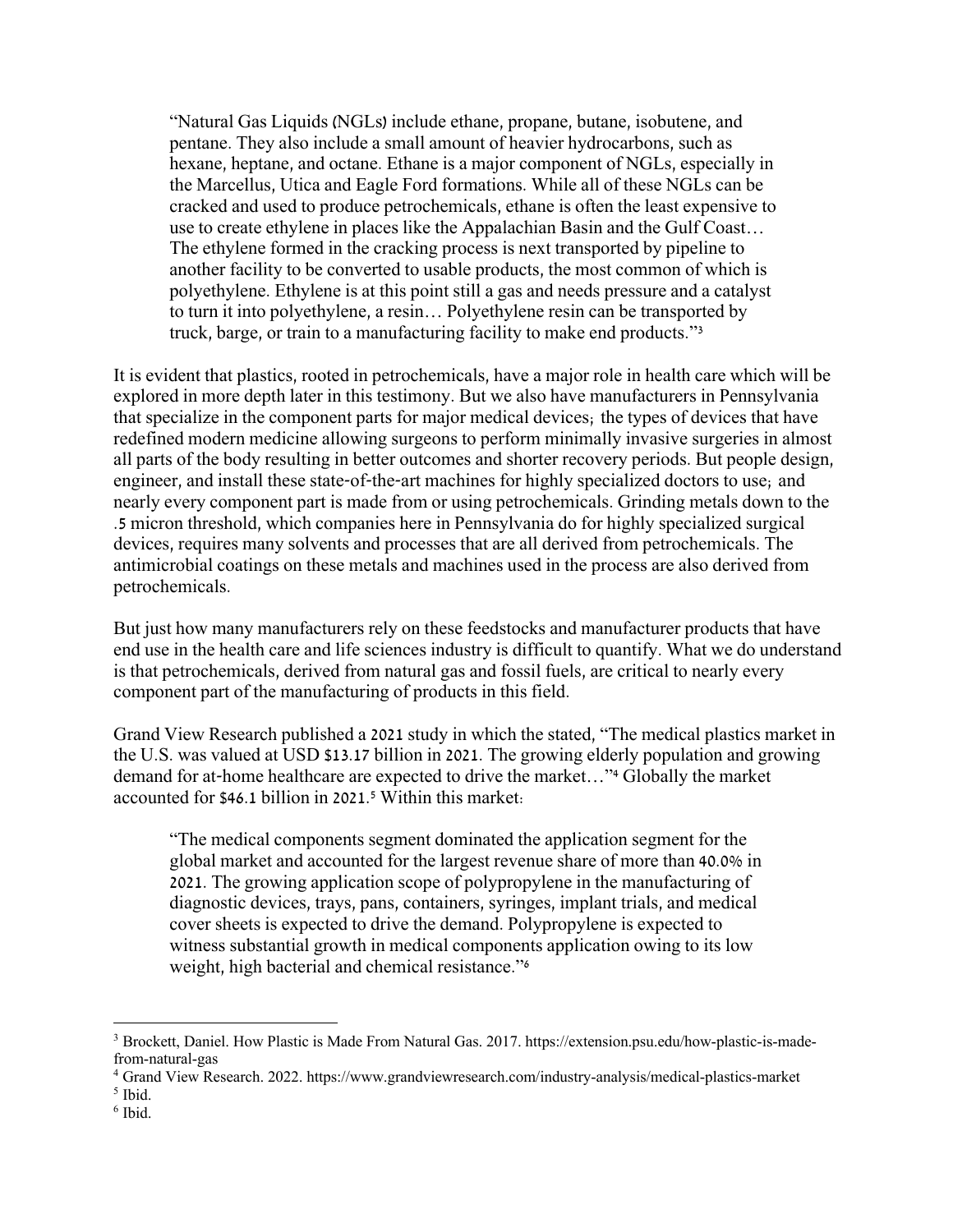Polypropylene manufacturing is classified in the industrial code "plastics material and resin manufacturing." Currently, there are 2,811 jobs on the plant floor supporting this industry in our commonwealth at an average salary of \$124,555 per year. This industry has an overall economic output of \$4.1 billion per year. But this is just the beginning of the economic impact and jobs associated with these industries as so much derived from these products is what is vital to the health care industry.

Specific to medical device and pharmaceutical manufacturing, below is a table of manufacturing categories, the number of Pennsylvanians these firms employ, the average annual compensation for these employees, and the output these firms have on the greater economy.7

| Industry type                                    | # of employees | Average salary | Economic output     |
|--------------------------------------------------|----------------|----------------|---------------------|
| Electromedical and                               | 3,744.17       | \$100,015.64   | \$1,765,488,190.23  |
| electrotherapeutic apparatus                     |                |                |                     |
| manufacturing                                    |                |                |                     |
| Surgical and medical instrument<br>manufacturing | 9,012.96       | \$116,147.42   | \$3,045,788,846.75  |
| Pharmaceutical preparation<br>manufacturing      | 11,707.68      | \$203,089.06   | \$18,930,949,736.55 |

There are many other industries in Pennsylvania that rely on petrochemicals that support health care. These are included in the table below,<sup>8</sup> but again, it remains unclear what percentage of these products find their end use in the medical field, but what we do know is that these products are essential to modern standards of care.

| Industry type                         | # of employees | Average salary | Economic output    |
|---------------------------------------|----------------|----------------|--------------------|
| Plastics packaging materials and      | 5,422.41       | \$77,877.60    | \$2,561,946,269.08 |
| unlaminated film and sheet            |                |                |                    |
| manufacturing                         |                |                |                    |
| Rubber and plastics hoses and belting | 604.37         | \$67,137.32    | \$175,396,288.17   |
| manufacturing                         |                |                |                    |
| Unlaminated plastics profile shape    | 1,630.45       | \$73,164.36    | \$786,685,111.20   |
| manufacturing                         |                |                |                    |
| Laminated plastics plate, sheet       | 2,188.09       | \$78,367.34    | \$846,908,413.51   |
| (except packaging), and shape         |                |                |                    |
| manufacturing                         |                |                |                    |
| Paint and coating manufacturing       | 1,583.92       | \$101, 183.67  | \$1,308,183,349.97 |
|                                       |                |                |                    |
| Adhesive manufacturing                | 770.62         | \$94,599.75    | \$513,782,954.84   |
|                                       |                |                |                    |
| Other plastics product manufacturing  | 18,806.17      | \$64,493.37    | \$5,517,518,343.26 |
|                                       |                |                |                    |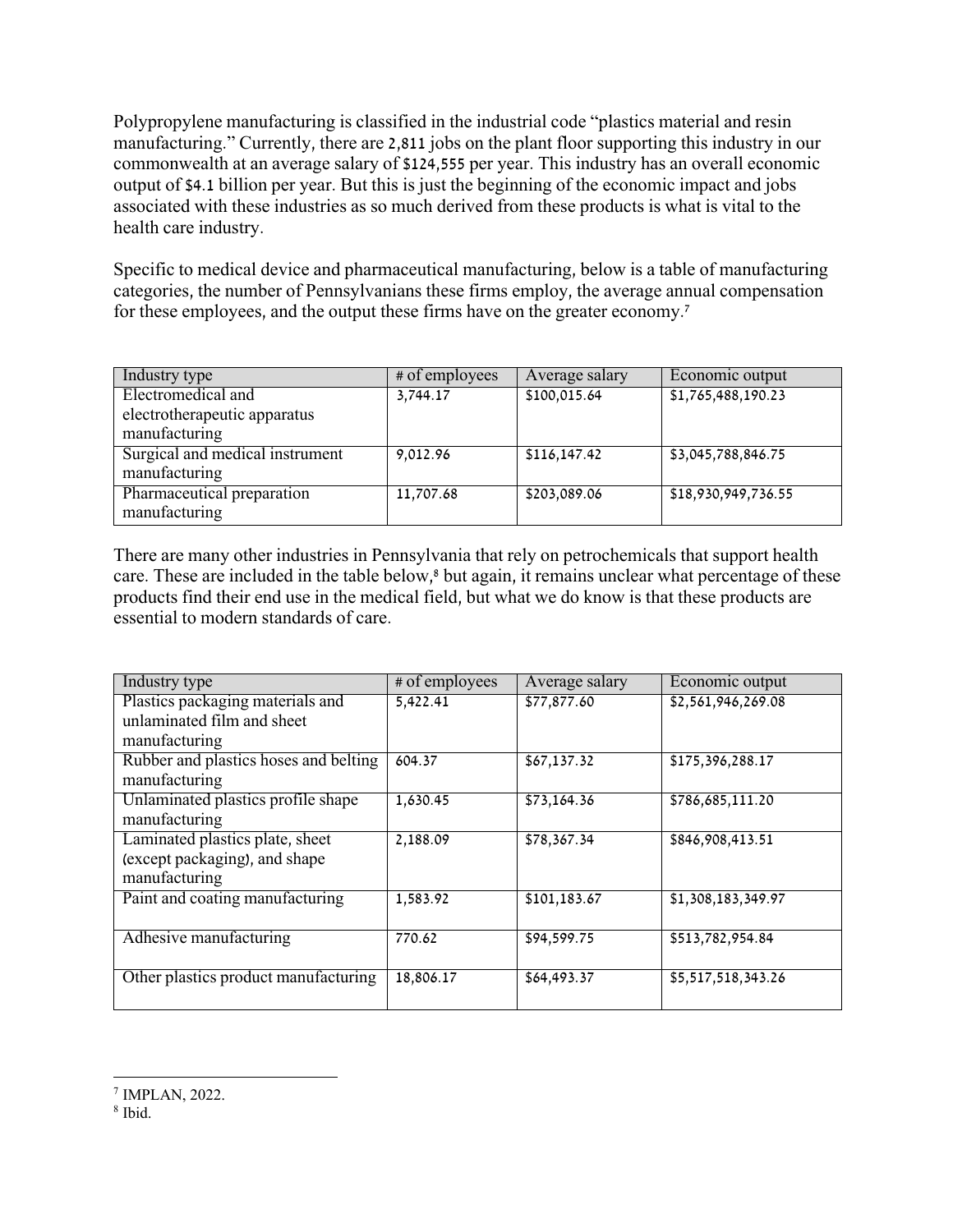Given Pennsylvania's access to world historic reserves of natural gas, and the fact that an economy-changing ethane cracker is about to come online in the coming months, Pennsylvania is poised to lead the United States in this sector of manufacturing. Proximity to feedstocks is a prime driver of economic development according to a study by the National Association of Manufacturers and IHS Economics.<sup>9</sup> We should expect these numbers listed above grow as new industries and increased access to feedstock is brought online.

As an indicator of just how critical these inputs are, approximately 3% of petroleum production is used for pharmaceutical manufacturing, but nearly 99% of pharmaceutical feedstocks and reagents are derived from petrochemicals.10 Dr. Easter's study continued, "No literature directly addresses the possibilities for plastic substitution, but such options appear to be rare."11

This fact is solidified in a 2011 American Journal of Public Health by Dr. Jeremy Hess when his study stated, "Petroleum is used widely in health care—primarily as a transport fuel and feedstock for pharmaceuticals, plastics, and medical supplies—and few substitutes for it are available."12 He continued, "Health care constitutes 16% of the US gross domestic product… Given that the United States consumes roughly one quarter of the world's oil production… it is safe to conclude that health care in the United States consumes a large amount of petroleum and that health care's exposure to petroleum supply shortages is likely significant."13

In a study published in 2013 by the journal, Reviews of Environmental Health, Arizona State researchers Emily North and Rolf Halden stated:

"The benefits of plastics are particularly apparent in medicine and public health. Plastics are versatile, cost-effective, require less energy to produce than alternative materials – such as metal or glass – and can be manufactured to have many different properties. Due to these characteristics, polymers are used in diverse health applications, such as disposable syringes and intravenous bags, sterile packaging for medical instruments as well as in joint replacements, tissue engineering, etc. In medicine alone, the diversity of plastics' uses is incredible. Prosthetics, engineered tissues, and microneedle patches for drug delivery are all possible with polymers… Syringes are a good example of how plastics have benefited public health through single-use applications and later, through reusable products. Healthcare workers have long cited convenience for choosing disposable products. Disposable plastic items such as latex gloves, intravenous (IV) bags and dialysis tubes are inexpensive and allow for patient safety as well as time savings, due to eliminating the need to sterilize used equipment. Disposable syringes in particular were in focus during the early 1980s as a way to reduce the

<sup>9</sup> National Association of Manufacturers, IHS Economics. Economic Benefits of Natural Gas Pipeline. 2016 nam.org/wp-content/uploads/2019/05/NAM\_NG\_Report\_042816.pdf

 $10$  Hess, Jeremy; et al. Petroleum and Health Care. March 25, 2011.

https://ajph.aphapublications.org/doi/full/10.2105/AJPH.2011.300233

 $\frac{11}{12}$  Ibid.<br> $\frac{12}{13}$  Ibid.